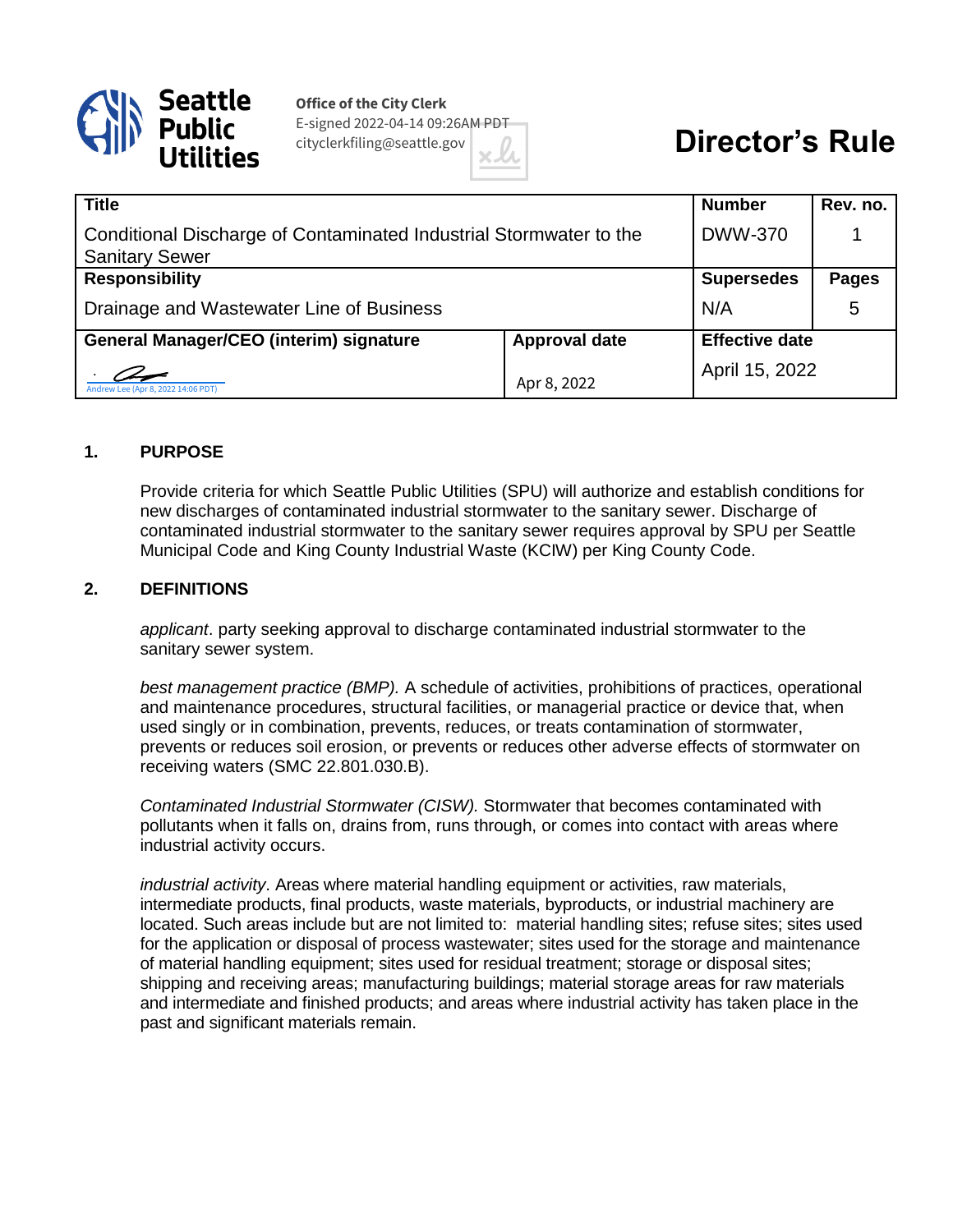*King County Industrial Waste Program (KCIW)*. Program administered by the King County Department of Parks and Natural Resources, Wastewater Treatment Division that regulates and authorizes discharges of industrial wastewater (including contaminated industrial stormwater) to the regional collection system and wastewater treatment plants owned and operated by King County.

*sanitary sewer*. Publicly owned and maintained sewage system which conveys wastewater, and is not designed to convey drainage water

*SPU Discharge Approval*. Agreement issued by the Director of SPU and signed by the discharging party that establishes conditions for discharge of Contaminated Industrial Stormwater into the sanitary sewer system and compliance reporting requirements, pursuant to SMC 22.802.030 C and SMC 22.802.030.D*.* 

### **3. RULE**

SPU seeks to minimize any new stormwater discharges into the sanitary sewer. SPU requires dischargers to minimize, modify, and/or mitigate the site conditions, activities, or processes that generate or have the potential to generate contaminated industrial stormwater.

- A. SPU Discharge Approval is required to discharge Contaminated Industrial Stormwater (CISW) to the Sanitary Sewer
	- 1) Prior to SPU consideration, the party seeking approval to discharge CISW (the "Applicant") shall first submit an application to KCIW for an industrial wastewater discharge permit along with the initial application requirements in Exhibit A.
	- 2) Following KCIW's forwarding of the permit application to SPU, SPU will review the permit application and proposed BMPs, and will perform a sewer capacity assessment for the SPU Sanitary Sewer to determine if the Applicant's proposed discharge will or will not overburden or otherwise harm the Sanitary Sewer.
	- 3) If SPU determines that: 1) there is sufficient capacity for the Applicant's proposed discharge and 2) the discharge will not otherwise overburden or harm the Sanitary Sewer, SPU will provide the Applicant and KCIW with the conditions of approval. Discharge conditions shall include allowable discharge rate, compliance reporting requirements, and any other conditions as may be required by SPU, in its sole discretion, including but not limited to additional BMPs. When SPU requires engineered controls, the Applicant must then submit to SPU a report and engineering plans stamped by a Washington state (WA) licensed Professional Civil Engineer. See Exhibit B for submittal requirements.
	- 4) If SPU approves the application, report and engineering plans, SPU will provide the Applicant and the KCIW Program with an SPU Discharge Approval that includes conditions of the approval. The Applicant must agree to all terms and conditions by signing the Discharge Approval, implementing all BMPs, other obligations, and satisfying permit conditions before commencing the discharge. If SPU denies the discharge request, SPU will provide KCIW and the Applicant with a letter stating the reasons for such denial. Applicant may request Director's review of a denial by SPU of a discharge request in accordance with Section G. of this Director's Rule.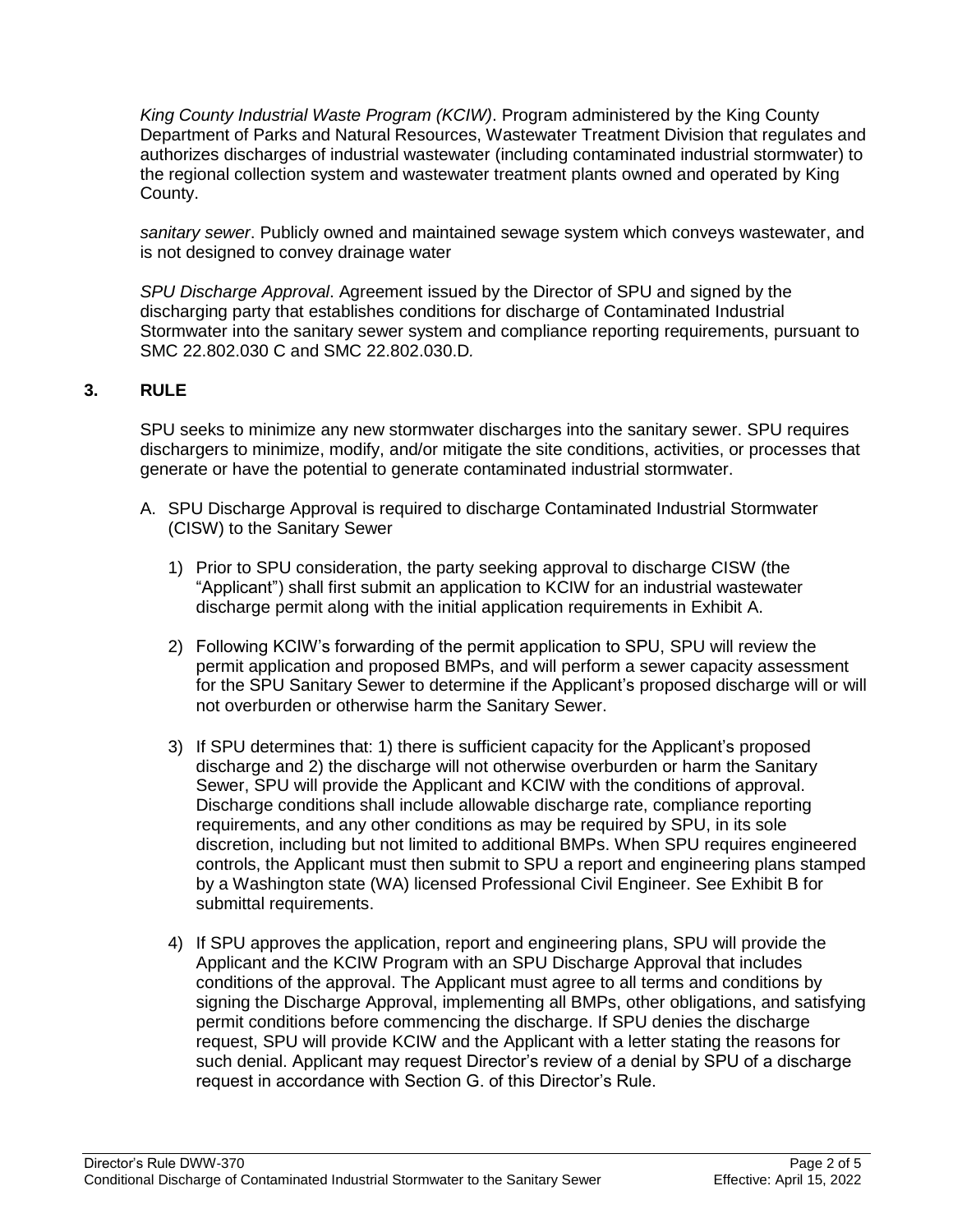#### B. Allowable Discharge Rate

If SPU determines there is sufficient capacity for the Applicant's proposed discharge, SPU will determine the approved discharge rate as either:

- 1) The Peak Flow Control Standard per SMC 22.805.080.B.4, or
- 2) A flow control standard based upon assessment of the Sanitary Sewer, as required by SPU in its sole discretion.

### C. Additional Permitting

If the discharge is approved by SPU, the Applicant must submit both the SPU Discharge Approval and the KCIW approval to the City of Seattle Department of Construction and Inspections (SDCI) and obtain a side sewer permit for all side sewer work necessary to connect the Contaminated Industrial Stormwater discharge to the Sanitary Sewer. Additional construction permits may be necessary from SDCI to construct source control BMPs, treatment or flow control facilities.

D. Termination

Upon giving 30 days' notice, SPU may require the discharging party to terminate the discharge of Contaminated Industrial Stormwater to the Sanitary Sewer, and SPU may withdraw or terminate the SPU Discharge Approval in its sole discretion, for any reason, including but not limited to violation of any conditions of the SPU Discharge Approval, the KCIW Permit, or the Seattle Municipal Code.

E. Indemnity

As a condition of SPU Discharge Approval, the Applicant must agree to indemnify, hold harmless, and defend the City of Seattle, its officers, elected officials, agents, and employees from and against any and all claims, losses, costs and damages, including without limitation personal injury, death, property damage, loss of use, and attorney's fees, arising out of, relating to, or resulting from the Discharge, except for such damages or other losses caused by or resulting from the sole negligence of the City of Seattle, its agents, or employees.

F. Access to Discharger's Premises and Records

As a condition of SPU's Discharge Approval, the Applicant/Discharger shall, at all reasonable times, allow authorized representatives of SPU to enter that portion of Discharger's premises where a discharge source or flow control facilities are located, and to inspect any records that are required under the terms and conditions of the Discharge Approval.

G. Director's Review for Denial or Termination of Discharge Approval Applicant or Discharger may request a review of a denial or termination of an SPU Discharge Approval in accordance with the procedures and requirements of SMC 21.16.358 D. Any further appeals shall be in accordance with SMC 21.16.358 F.

## **4. AUTHORITY/REFERENCES**

- SMC 22.802.030 B- Permissible Discharges
- SMC 21.16.300 Prohibited Discharge of Certain Substances
- SMC 21.16.040 A. Wastewater Side Sewer Connections
- SMC 22.805.080 Minimum Requirements for Flow Control
- SMC 21.16.358 D- Enforcement Actions- Review by Director
- SMC 21.16.358 F Enforcement Actions- Appeal to Superior Court
- SMC 22.807.090 Maintenance and Inspections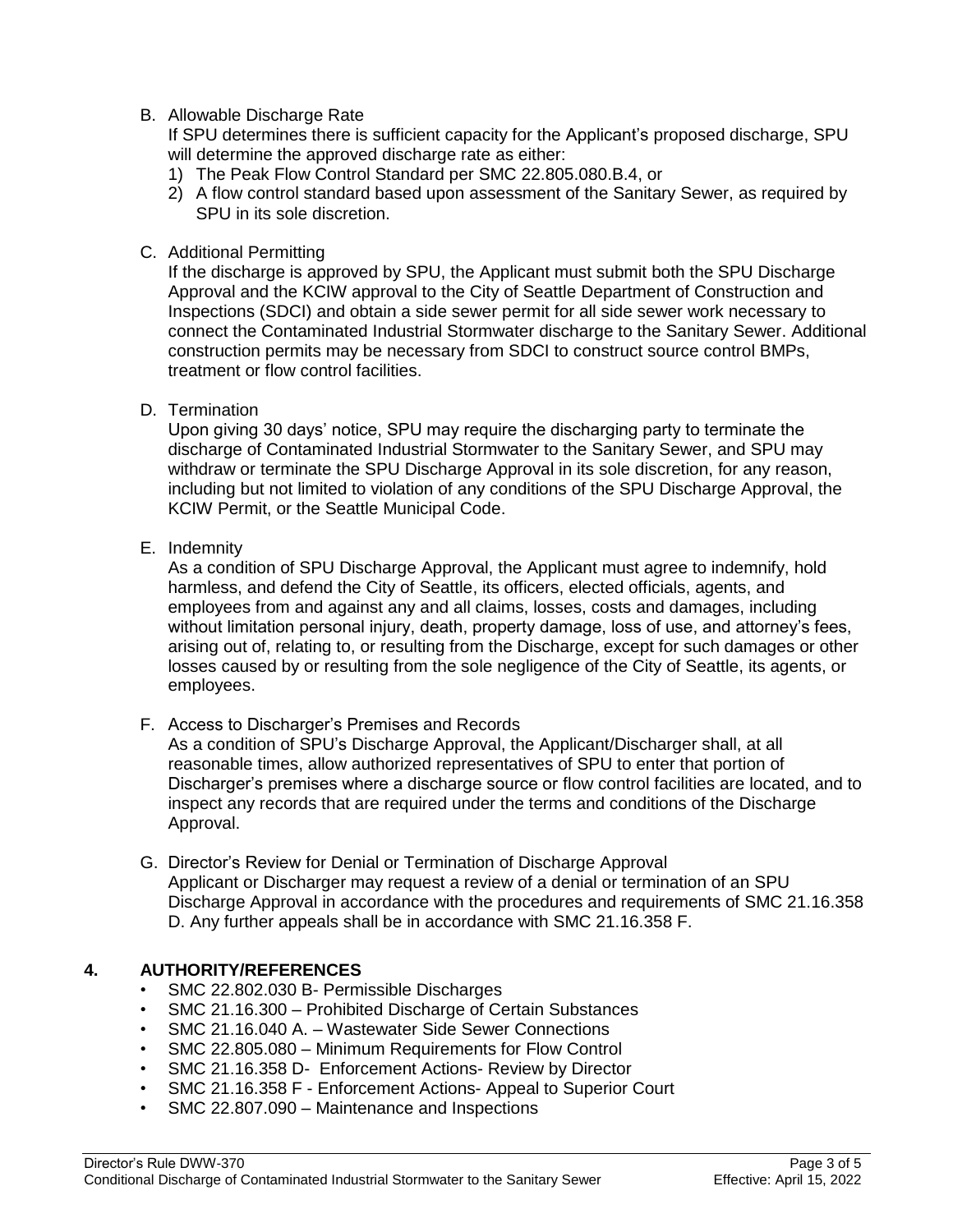## **Exhibit A. Initial application requirements**

- 1) Applicant contact information
- 2) Preliminary report and accompanying map that shows:
	- a) Existing site conditions (including address, all buildings, existing drainage, pervious/impervious surfaces, and sewer systems on the property and parcels adjacent to the property)
	- b) Proposed site conditions
		- i) Portion of site area proposing stormwater flow control and discharge of contaminated industrial stormwater to the Sanitary Sewer, including identification of areas of industrial activities.
		- ii) Portion of site area draining to a receiving water body or separated storm drainage system.
		- iii) Location of proposed on-site contaminated industrial stormwater detention system including:
			- 1) Discharge point of detention system.
			- 2) Overflow discharge location of the detention system discharging to the separated storm drainage system or receiving water body (including any other state or federal authorizations for such discharge).
			- 3) Location of BMPs used to minimize contaminated stormwater discharge area.
	- c) Calculated discharge rate based on area discharged to the Sanitary Sewer applying the Peak Flow Control Standard per 22.805.080.A.4 for the area proposed to discharge to the Sanitary Sewer or other approved SPU discharge rate.
	- d) Description of BMPs used on-site to minimize pollutants impacted by stormwater.
	- e) Other relevant information, as determined by SPU.